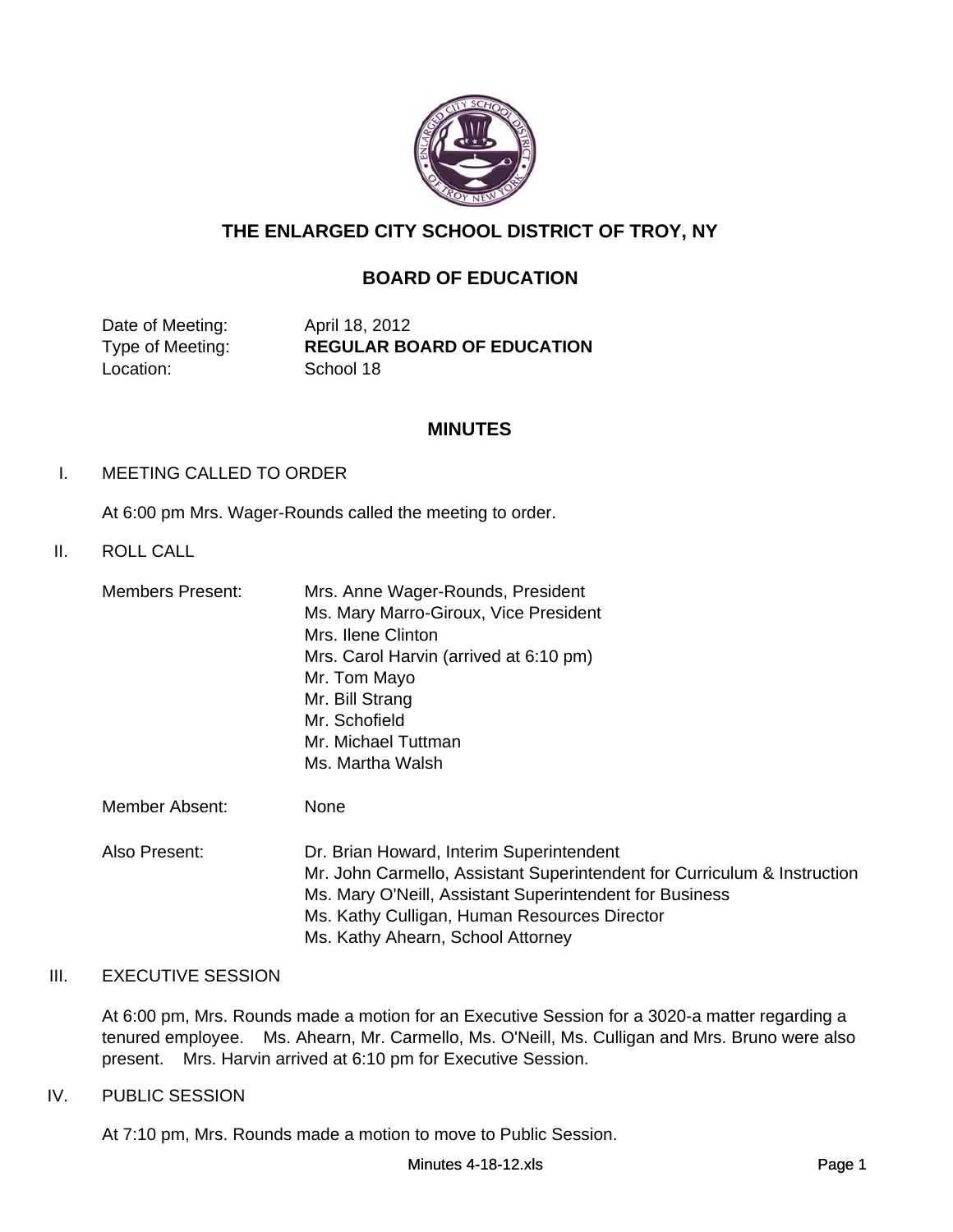## V. DISTRICT COMMUNITY ANNOUNCEMENTS

Mrs. Wager-Rounds congratulated THS winter sports teams who were awarded Scholar Athlete teams; School 14's running club will participate in the Run/Walk for Literacy on May 6th; School 16 will celebrate Earth Day w/ field trip. Time Warner has changed scheduled for BOE meetings to air on 2nd and 4th Mondays each month.

### VI. SUPERINTENDENT'S REPORT - B. HOWARD

Dr. Howard stated he would like to meet with Troy City Council to open a discussion regarding working together to benefit taxpayers in our District.

### VII. PRINCIPAL'S REPORT - C. KILGALLON

School 18 Principal Cynthia Kilgallon gave a report on the elementary school. Since the redistricting took place, they have worked hard to become a stronger and diverse community. There are 303 students in Grades K-6. 48 percent of students receive direct remedial instruction. PS 18 has a focus on character development including friendships and kindness groups.

### VIII. CAPITAL PROJECT UPDATE

Kersten Lorcher of Mosaic Associates and Chris Levitas of U.W. Marx gave a joint report on the status of the Capital Project. General demolition is complete. Asbestos abatement is complete except for auditorium. Construction in the Music Wing started last week. Deepest micro pile was 83 ft. Design Committee is looking at colors.

### IX. PUBLIC INPUT ON AGENDA AND NON-AGENDA ITEMS

Unidentified Taxpayer - Asked if any one of the retirees be replaced. Dr. Howard replied that most would be replaced, but not all.

Seth Cohen (Teacher/Executive Bd. of TTA) - The budget proposes a loss of 12 reading positions. Future Studies is not yet complete but you may made these decisions. Will Futures' study include follow up assessment of recommendations? Teachers will need professional development to achieve results. Tax levy of 2.89% is low percentage but TAA will work to get budget passed.

Mark Walsh (TTA President) - Thank you for retirement incentive resulting in \$550,000 savings for the district. Congratulations to retirees who collectively have 500 years of service. We have difficult financial decisions to make but please do not outsource. He is disappointed with 2.89% tax levy and thinks taxpayers would support a higher number which would better serve students.

Kathleen Cassidy (Chairperson of Troy PRIDE Foundation) - She is pleased that Troy PRIDE is reestablishing a partnership with the District and happy to provide support for innovative programs for Troy students. She encourages help with fundraising and to apply for grants. Thank you to Mary Marro-Giroux for rekindling this relationship.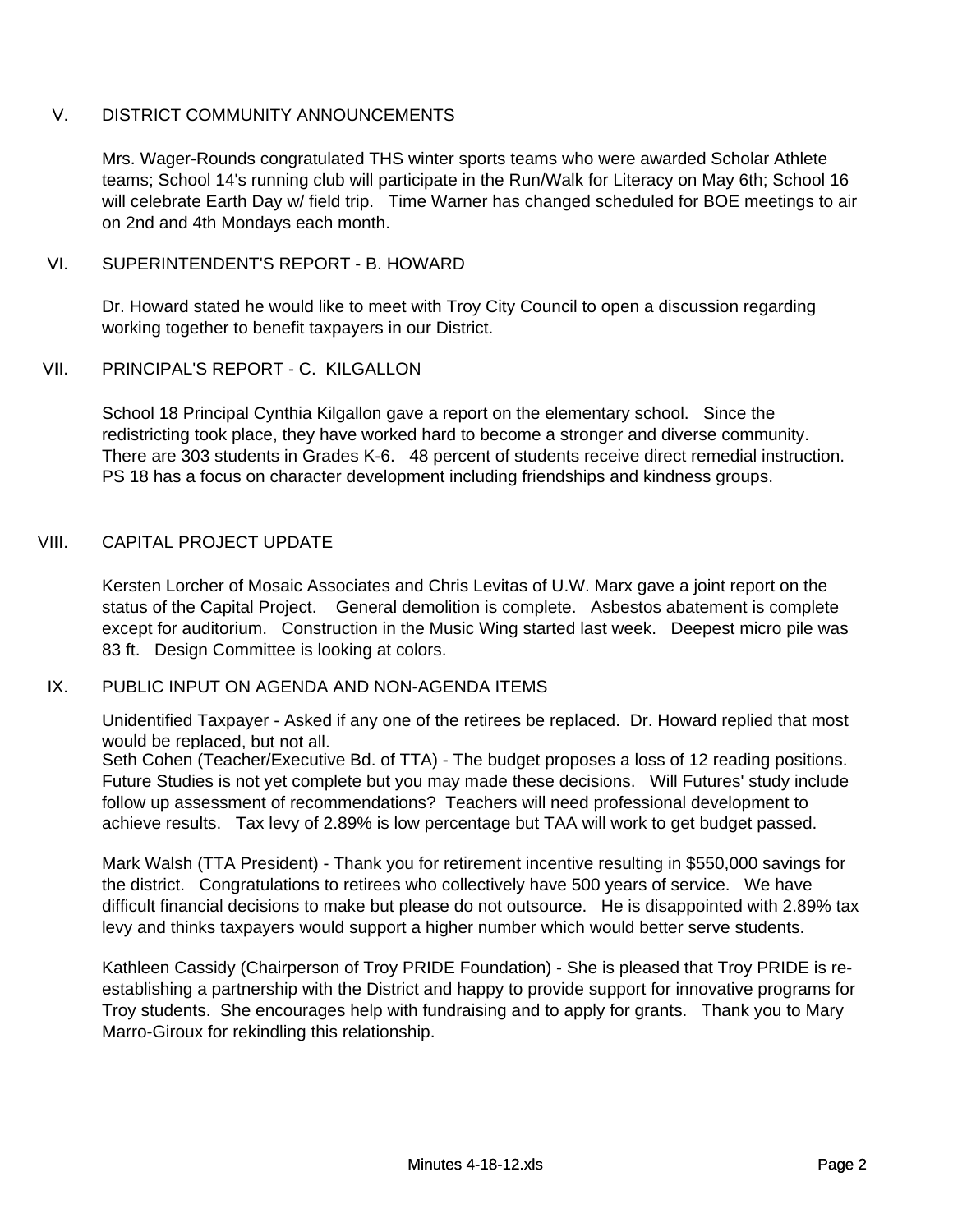#### X. APPROVAL OF MINUTES

**Mrs. Wager-Rounds made a motion to pull X.4. Motion seconded. Mrs. Wager-Rounds made a motion to approve Items 1-3 and 5. Second: Ms. Marro-Giroux Carried: 8-0-1 (Mrs. Harvin abstained)**

BE IT RESOLVED, that the Board of Education, hereby approves the following minutes:

- 1. Board of Education March 7, 2012 (regular meeting)
- 2. Board of Education March 13, 2012 (special meeting)
- 3. Board of Education March 21, 2012 (workshop)
- 4. Board of Education April 2, 2012 (special budget workshop) PULLED<br>5. Board of Education April 4, 2012 (Executive Session)
- 5. Board of Education April 4, 2012 (Executive Session)

#### XI. BOARD RESOLUTION

**Mrs. Wager-Rounds made a motion to approve Item A. Second: Mr. Schofield Carried: 8-0-1 (Mrs. Harvin abstained)**

A. Settlement Agreement

BE IT RESOLVED, that the Board of Education of the Enlarged City School District of Troy hereby approves the settlement of the disciplinary action against a tenured employee denoted as SED Case No. 19018, on the terms and conditions set forth in the Settlement Agreement and Release between the parties thereto.

#### XII. SUPERINTENDENT'S RECOMMENDATIONS - HUMAN RESOURCES

A. Staff Matters - Unclassified (Reviewed by J. Carmello)

**Mrs. Wager-Rounds made a motion for Consent Agenda to approve Items 1-8. Second: Ms. Marro-Giroux Carried: 9-0**

BE IT RESOLVED, that the Board of Education of the Enlarged City School District of Troy, NY, hereby accepts the recommendation of the Superintendent to approve the following unclassified personnel actions:

#### 1. Unclassified Employee - Retirements

| <b>NAME</b>          | <b>TENURE AREA</b>        | % SERVICE | <b>ASSIGNMENT</b> | EFFECTIVE DATE |
|----------------------|---------------------------|-----------|-------------------|----------------|
| a. Margaret Dezee    | Special Education         | 100       | School 2          | 7/1/2012       |
| b. Marion Dewitt     | <b>School Counselor</b>   | 100%      | School 2          | 7/1/2012       |
| c. Dorleen Ehrlich   | Elementary                | 100%      | <b>CHS</b>        | 7/1/2012       |
| d. Janet Entwistle   | Art                       | 100%      | <b>DMS</b>        | 7/1/2012       |
| e. Coleen Keegan     | Special Education         | 100%      | <b>THS</b>        | 7/1/2012       |
| f. Douglas Knipple   | <b>Physical Education</b> | 100%      | School 2          | 7/1/2012       |
| g. Patricia O'Connor | English                   | 100%      | <b>THS</b>        | 7/1/2012       |
| h. Elizabeth Potenza | Speech - Remedial         | 100%      | <b>CHS</b>        | 7/1/2012       |
| i. Charles Riccio    | <b>School Counselor</b>   | 100%      | <b>THS</b>        | 7/1/2012       |
| j. Richard Rappazzo  | Occupational Education    | 100%      | <b>THS</b>        | 7/1/2012       |
| k. Kathleen Sacks    | <b>Social Studies</b>     | 100%      | <b>THS</b>        | 7/1/2012       |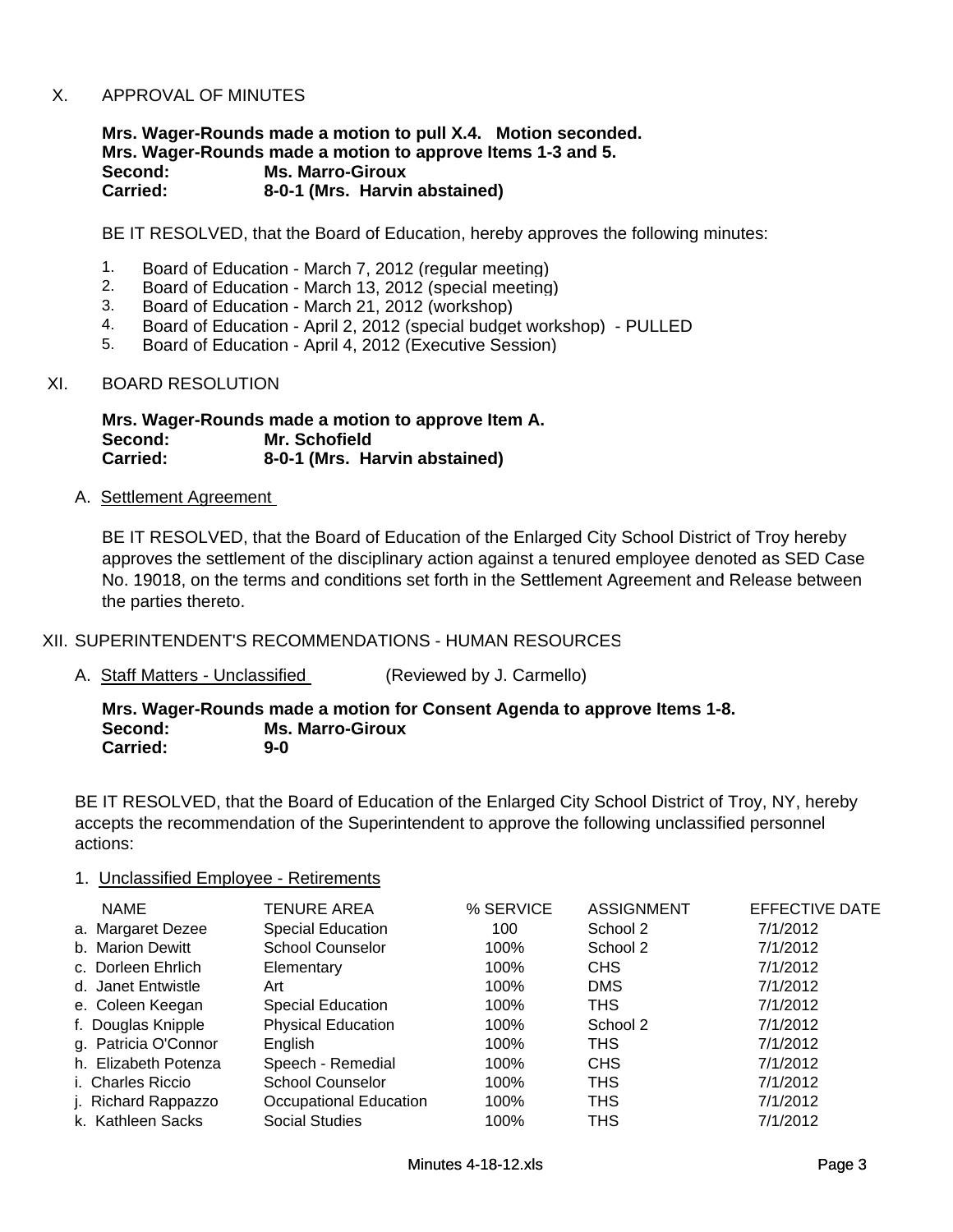| I. Cynthia Sargent<br>m. Nancy Shanno<br>n. Ann Apicella<br>o. Joan Bendetti<br>p. Joan Galkiewicz<br>q. Virginia Madore<br>r. Joseph Emma   | Science<br><b>Mathematics</b><br>Administrator                                                              | <b>Teaching Assistant</b><br><b>Teaching Assistant</b><br><b>Teaching Assistant</b><br><b>Teaching Assistant</b> |                                                      | 100%<br><b>THS</b><br><b>DMS</b><br>100%<br>100%<br>100%<br><b>DMS</b><br>100%<br>100%<br><b>DMS</b><br>100%<br><b>DMS</b>                                                 | School 14<br>School 2                                                                                                                       | 7/1/2012<br>7/1/2012<br>7/1/2012<br>7/1/2012<br>7/1/2012<br>7/1/2012<br>12/1/2012 |
|----------------------------------------------------------------------------------------------------------------------------------------------|-------------------------------------------------------------------------------------------------------------|------------------------------------------------------------------------------------------------------------------|------------------------------------------------------|----------------------------------------------------------------------------------------------------------------------------------------------------------------------------|---------------------------------------------------------------------------------------------------------------------------------------------|-----------------------------------------------------------------------------------|
| 2. Unclassified Employee - Leave of Absence                                                                                                  |                                                                                                             |                                                                                                                  |                                                      |                                                                                                                                                                            |                                                                                                                                             |                                                                                   |
| <b>NAME</b><br>a. Sherry Massaro<br>b. Danielle St. Louis<br><b>Beth Wilson</b><br>c.<br><b>Michael Cassels</b><br>d.                        | <b>TENURE AREA</b><br>Elementary<br>Reading<br>Science                                                      | <b>Physical Education</b>                                                                                        | % SERVICE<br>100%<br>100%<br>100%<br>100%            | <b>ASSIGN</b><br>School 2<br>School 16<br><b>THS</b>                                                                                                                       | <b>EFFECTIVE DATE</b><br>3/10/12 - 6/30/12<br>$3/27/12 - 6/30/12$<br>School 14 9/1/12-6/30/13<br>$2/01/13 - 6/30/13$                        | <b>REASON</b><br>w/o pay<br>w/o pay<br>sabbatical<br>sabbatical                   |
| 3. Unclassified Employee - Recall                                                                                                            |                                                                                                             |                                                                                                                  |                                                      |                                                                                                                                                                            |                                                                                                                                             |                                                                                   |
| <b>NAME</b><br>a. Cara Salvi<br>(L. Keenan)<br>b. Judith Gawinski<br>(C. Davey)                                                              | <b>TENURE</b><br><b>AREA</b><br>Elementary<br>Elementary                                                    | %<br><b>SERVICE</b><br>100%<br>100%                                                                              | <b>ASSIGN</b><br>School 18<br>School 2               | <b>EFFECTIVE</b><br>DATE(S)<br>7/1/2012<br>7/1/2012                                                                                                                        | <b>CERTIFICATION SALARY</b><br><b>STATUS</b><br>Child Ed 1-6,<br>Professional<br>Child Ed 1-6,<br>Professional<br>* Subject to TTA Contract | <b>RATE</b><br>\$58,500*<br>$(S-13, Col E)$<br>\$50,250*<br>$(S-6, Col I)$        |
| 4. Unclassified Employee - Temporary Appointments                                                                                            |                                                                                                             |                                                                                                                  |                                                      |                                                                                                                                                                            |                                                                                                                                             |                                                                                   |
| <b>NAME</b><br>a. Kyle Lynch                                                                                                                 | <b>TENURE</b><br><b>AREA</b><br>Special                                                                     | %<br><b>SERVICE</b><br>100%                                                                                      | <b>ASSIGN</b><br><b>CHS</b>                          | <b>EFFECTIVE</b><br>DATE(S)<br>$3/6/12 -$                                                                                                                                  | <b>CERTIFICATION SALARY</b><br><b>STATUS</b>                                                                                                | <b>RATE</b><br>Stud w/Disab 1-6, \$42,500 will be prorated                        |
| (B. Linscott)<br>b. Courtney Hammond<br>(LOA D. St. Louis)                                                                                   | Education<br><b>Physical Educ</b><br>& Recreation                                                           | 100%                                                                                                             | School 16                                            | until further notice                                                                                                                                                       | Initial<br>3/22/12 - 6/30/12 Physical Educ,<br>Initial                                                                                      | $(S-1, Col A)$<br>\$42,500 will be prorated<br>$(S-1, Col A)$                     |
| c. Nancy Todor<br>(LOA S. Zarnosky)<br>d. Sarita Gould                                                                                       | Special<br>Education<br>Spanish<br>Interpreter                                                              | 100%<br>Part-Time                                                                                                | <b>DMS</b><br><b>District</b>                        | $3/8/12 - 6/30/12$                                                                                                                                                         | 3/13/12 - 6/30/12 Stud w/Disab 5-12,<br>Initial                                                                                             | \$44,500 will be prorated<br>$(S-1, Col E)$<br>\$16.00 per hour                   |
| e. Dennis Bye                                                                                                                                | Summer School                                                                                               | Secondary District                                                                                               |                                                      | Summer 2012                                                                                                                                                                | SBL, Initial                                                                                                                                | \$5,500.00                                                                        |
| f. Judith Gawinski                                                                                                                           | Principal<br>Summer School Elementary District<br>Principal                                                 |                                                                                                                  |                                                      | Summer 2012                                                                                                                                                                | SBL, Initial                                                                                                                                | \$3,500.00                                                                        |
| 5. Unclassified Employee - 2011-12 Student Interns/Observers (Unpaid)                                                                        |                                                                                                             |                                                                                                                  |                                                      |                                                                                                                                                                            |                                                                                                                                             |                                                                                   |
| <b>NAME</b><br>a. Kerry Enright<br>b. Colleen Cavanaugh                                                                                      | <b>COLLEGE</b><br><b>SUNY Albany</b>                                                                        | College of St. Rose                                                                                              | AREA OF STUDY<br><b>Special Education</b><br>Science |                                                                                                                                                                            | <b>SUPERVISOR</b><br>Susan Tario<br>Seth Cohen                                                                                              | <b>ASSIGNMENT</b><br>School 14<br><b>THS</b>                                      |
| 6. Unclassified Employee - 2011-12 THS Regents Prep (May - June 2012)                                                                        |                                                                                                             |                                                                                                                  |                                                      |                                                                                                                                                                            |                                                                                                                                             |                                                                                   |
| <b>NAME</b><br>a. Cassandra Gronlund<br>b. Laura Arnold<br>c. Eleni Karanassiu<br>d. Katie Neville<br>e. MaryGrace Tompkins<br>f. Kim Bruton | <b>TENURE AREA</b><br>Reading<br>Mathematics<br><b>Mathematics</b><br>Mathematics<br>Mathematics<br>Science |                                                                                                                  | <b>MAX HOURS</b>                                     | 1.5 hrs/day @ 2 days/week<br>1.5 hrs/day @ 2 days/week<br>1.5 hrs/day @ 2 days/week<br>1.5 hrs/day @ 2 days/week<br>1.5 hrs/day @ 2 days/week<br>1.5 hrs/day @ 2 days/week | <b>SALARY RATE</b><br>\$30.00 / hour<br>\$30.00 / hour<br>\$30.00 / hour<br>\$30.00 / hour<br>\$30.00 / hour<br>\$30.00 / hour              |                                                                                   |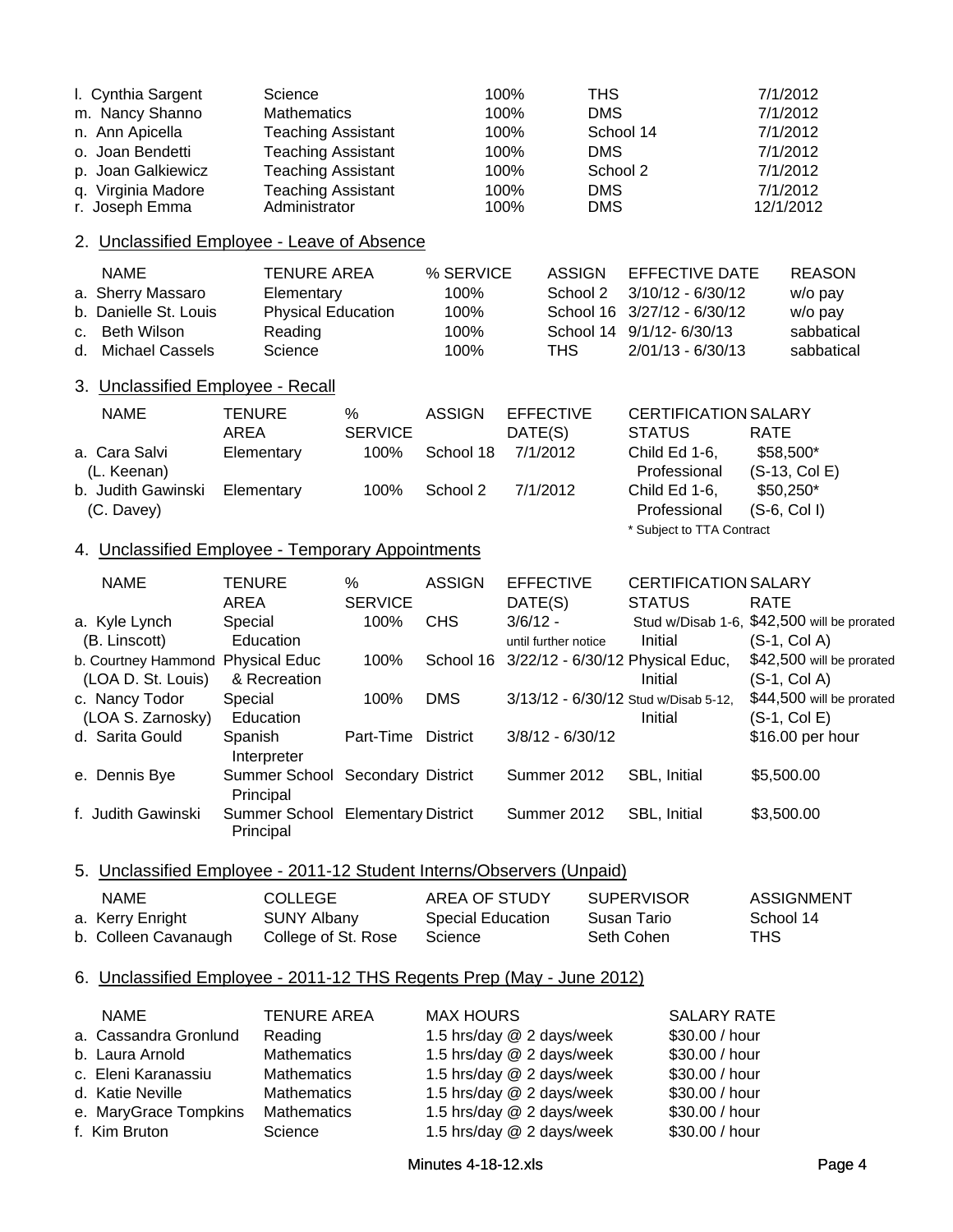| g. Justin Haviland    | Science               | 1.5 hrs/day @ 2 days/week | \$30.00 / hour |
|-----------------------|-----------------------|---------------------------|----------------|
| h. Linda Kostun       | Science               | 1.5 hrs/day @ 2 days/week | \$30.00 / hour |
| i. Meghan Kuhn        | Science               | 1.5 hrs/day @ 2 days/week | \$30.00 / hour |
| j. Laura Tedesco      | Science               | 1.5 hrs/day @ 2 days/week | \$30.00 / hour |
| k. Christina Buckley  | <b>Social Studies</b> | 1.5 hrs/day @ 2 days/week | \$30.00 / hour |
| I. Bridget Glasser    | <b>Social Studies</b> | 1.5 hrs/day @ 2 days/week | \$30.00 / hour |
| m. Cassandra Gronlund | <b>Social Studies</b> | 1.5 hrs/day @ 2 days/week | \$30.00 / hour |
| n. Kaitlin Ziobrowski | <b>Social Studies</b> | 1.5 hrs/day @ 2 days/week | \$30.00 / hour |

#### 7. Unclassified Employees - PreK Curriculum Mapping (5/1 - 6/30/12 UPK Grant)

| <b>NAME</b>           | <b>TENURE AREA</b> | MAX HOURS            | SALARY RATE    |
|-----------------------|--------------------|----------------------|----------------|
| a.  Dawn Bulmer       | Elementary         | up to 12 hours total | \$31.00 / hour |
| b.  Janice DeFazio .  | Elementary         | up to 12 hours total | \$31.00 / hour |
| c.  Elizabeth Ferro i | Elementary         | up to 12 hours total | \$31.00 / hour |

#### 8. Unclassified Employees - 2011-12 Substitutes

ADMINISTRATOR (\$400.00 / day) HOME TUTOR (\$31.00 / hour)

Jeanna Kukulka Lawrence DePaulo Aimee Todd Richard Sleeper

CERTIFIED TEACHER (\$100.00 / day) Raman Brar Kathryn Galvin Holly Kingstrom

UNCERTIFIED TEACHER (\$90.00 / day) Jessica Valente

TEACHING ASSISTANT (\$12.00 / hour) Steven Constable Claire Davis Richard Sleeper

B. Staff Matter - Unclassified (Reviewed by J. Carmello)

**Mrs. Wager-Rounds made a motion to approve Item 1. Second: Ms. Marro-Giroux Carried: 9-0**

1. Unclassified Employee - Tenure Appointment

BE IT RESOLVED, that the Board of Education of the Enlarged City School District of Troy, based on a review of the probationary appointment and employment history of Kelly Phelan, hereby corrects the Board minutes related to Ms. Phelan's tenure appointment, effective September 28, 2007, to clarify that her tenure appointment is in the Elementary tenure area.

C. Staff Matters - Classified (Reviewed by K. Culligan)

**Mrs. Wager-Rounds made a motion to pull Item 2. Motion seconded. Mrs. Wager-Rounds made a motion for Consent Agenda to approve Items A.1, 2-6. Second: Ms. Marro-Giroux Discussion: Mr. Schofield wished Mrs. Shaffer good luck. Carried: 9-0**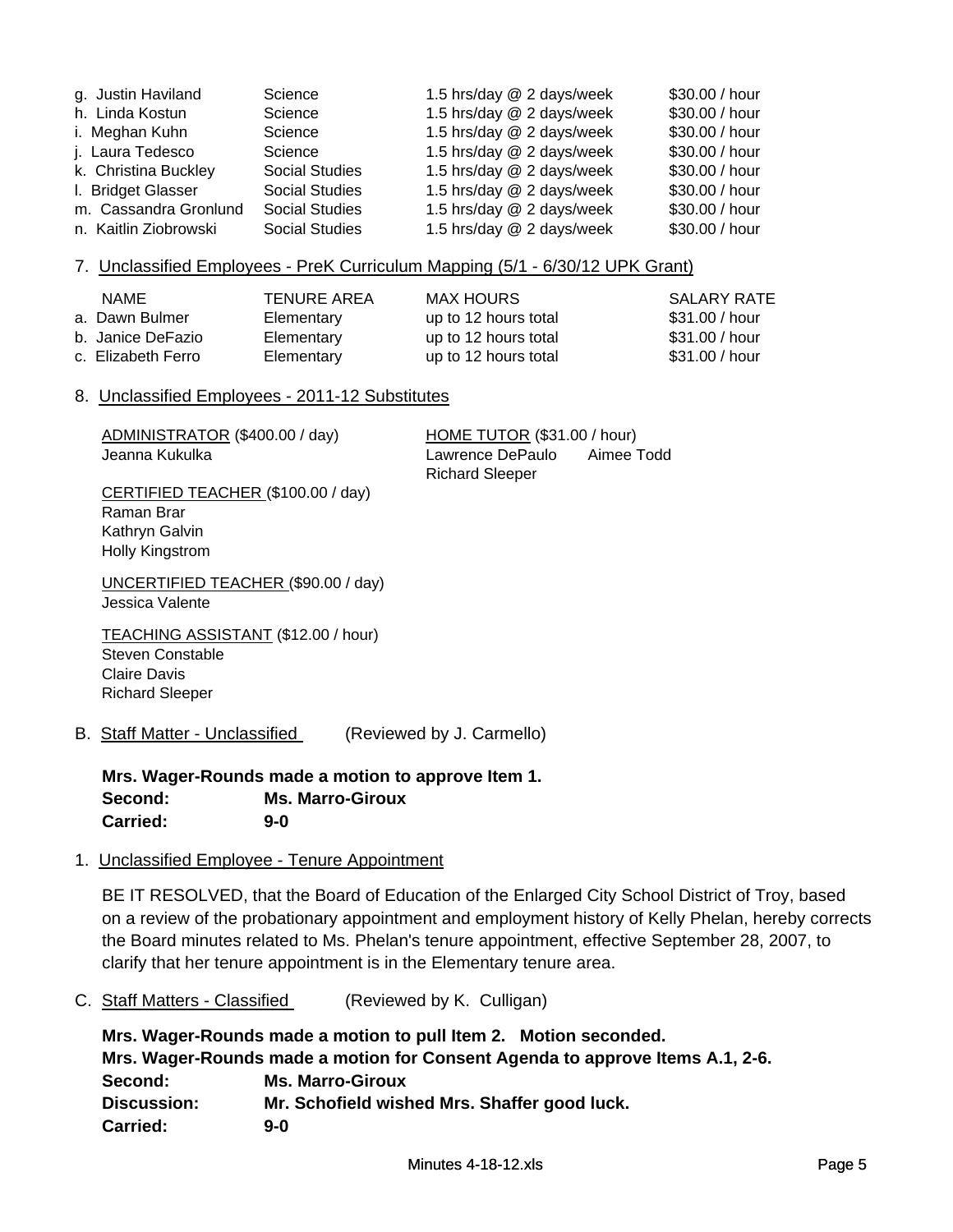BE IT RESOLVED, that the Board of Education of the Enlarged City School District of Troy, NY, hereby accepts the recommendation of the Superintendent to approve the following classified personnel actions:

#### 1. Classified Employees - Retirements

|    | <b>NAME</b>                                         | <b>POSITION TITLE</b>      | % SERVICE |               |               | <b>ASSIGNMENT</b>      | <b>EFFECTIVE DATE</b>                     |
|----|-----------------------------------------------------|----------------------------|-----------|---------------|---------------|------------------------|-------------------------------------------|
|    | a. Paul Apicella                                    | <b>Purchasing Agent</b>    | 100%      |               |               | <b>Business Office</b> | 1/1/2013                                  |
|    | b. Gail Geraci                                      | Teacher Aide               | 100%      |               | School 14     |                        | 7/1/2012                                  |
|    | c. Sharleen Shaffer                                 | Sr. Account Clerk          | 100%      |               |               | <b>Business Office</b> | 1/1/2013                                  |
|    | d. Francis Smith                                    | Sr. Custodian              | 100%      |               | THS.          |                        | 7/1/2012                                  |
|    | 2. Classified Employees - Leave of Absence (Unpaid) |                            |           |               | <b>PULLED</b> |                        |                                           |
|    | <b>NAME</b>                                         | <b>POSITION TITLE</b>      | % SERVICE |               |               | <b>ASSIGNMENT</b>      | <b>EFFECTIVE DATE</b>                     |
|    | a. John Delap                                       | <b>School Monitor</b>      | 100%      |               | School 14     |                        | $3/15/12 - 6/30/12$                       |
|    | 3. Classified Employees - Provisional Appointment   |                            |           |               |               |                        |                                           |
|    | <b>NAME</b>                                         | POSITION TITLE             | % SERVICE | <b>ASSIGN</b> |               | <b>EFFEC DATE</b>      | <b>SALARY RATE</b>                        |
| a. | Rachelle Ciaravino                                  | <b>Executive Secretary</b> | 100%      | <b>DMS</b>    |               | 4/23/2012              | \$40,500                                  |
|    | 4. Classified Employees - Temporary Appointments    |                            |           |               |               |                        |                                           |
|    | <b>NAME</b>                                         | <b>POSITION TITLE</b>      | % SERVICE | <b>ASSIGN</b> |               | EFFEC DATE             | <b>SALARY RATE</b>                        |
| a. | Dawn Costello<br>(LOA D. Doggett)                   | Custodian PM               | 100%      | THS.          |               | 4/19/12 - 8/9/12       | \$36,168 will be prorated<br>(S-1, Gr 13) |
|    |                                                     |                            |           |               |               |                        |                                           |

#### 5. Classified Employees - 2011-12 Substitutes

TEACHER AIDE (\$10.00 / hour) Steven Constable

#### 6. 2011-12 Volunteers

| School 2    | School 16        | School 18              |                      |                   |
|-------------|------------------|------------------------|----------------------|-------------------|
| Anne Distin | Christina Gorman | Erin Adams             | Muna Hassan          | Scott O'Hara      |
|             | Pamela Lemme     | <b>Suzanne Collins</b> | Alyssa Livolsi       | Bonnie Jo Willard |
|             | Paul Litz        | Danielle French        | <b>Bailey Naples</b> | Danielle Yamin    |

## XIII. SUPERINTENDENT'S RECOMMENDATIONS - PROGRAMS (reviewed by J. Carmello)

**Mrs. Wager-Rounds made a motion for Consent Agenda to approve Items 1-7. Second: Ms. Marro-Giroux Carried: 9-0**

1. Contract - Oak Hill School (Addendum I)

BE IT RESOLVED, that the Board of Education of the Enlarged City School District of Troy, hereby accepts the recommendation of the Superintendent to approve a contract with Oak Hill School for special education services for one student from January 17, 2012 to June 30, 2012 in the amount of \$16,980.00 to be paid from special education funds.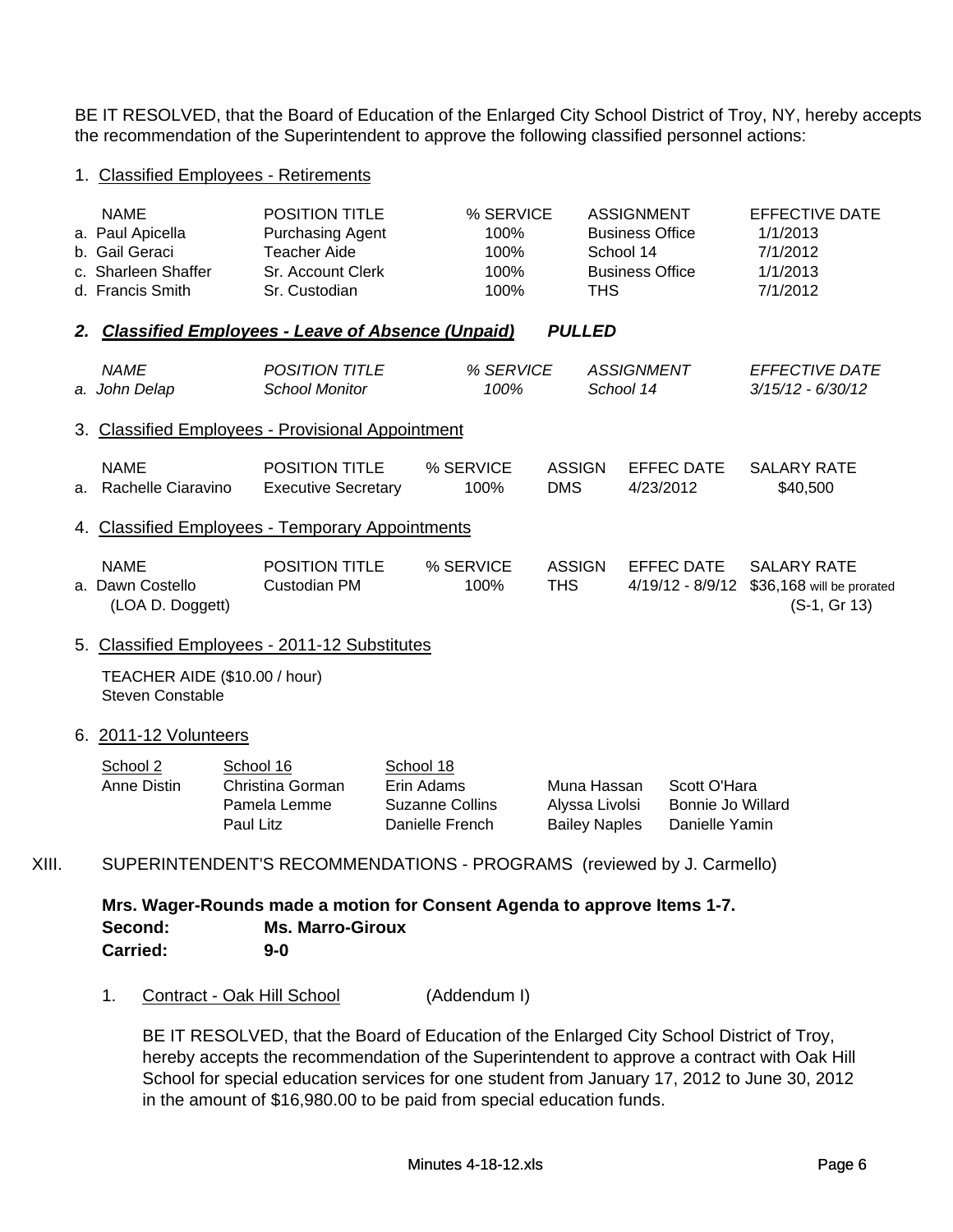## 2. Out of State Conference - "Young Children Without Homes"

BE IT RESOLVED, that the Board of Education of the Enlarged City School District of Troy, hereby accepts the recommendation of the Superintendent to approves Talia Gamble to attend an out-of-state conference "Young Children Without Homes" in Boston, Massachusetts on May 30-31, 2012 in the amount of \$1,027.70 to be paid by McKinney Vento Homeless Grant.

#### 3. Out of State Field Trip - "Hancock Shaker Village"

BE IT RESOLVED, that the Board of Education of the Enlarged City School District of Troy, hereby accepts the recommendation of the Superintendent to approves approximately 148 Carroll Hill School students (Grades K-1), 6 teachers and 24 chaperones to travel to "Hancock Shaker Village" in Hancock, Massachusetts on April 26, 2012. The cost of the trip shall be paid by General Electric grant, PTO and personal donations.

#### 4. Out of Country Field Trip - Italy

BE IT RESOLVED, that the Board of Education of the Enlarged City School District of Troy, hereby accepts the recommendation of the Superintendent to approves approximately 25 Troy High School students and approximately 4 teachers to travel to Venice, Florence and Rome in Italy in February 2013. The cost of the trip shall be paid by parents, students and fundraising.

#### 5. External Diploma

BE IT RESOLVED, that the Board of Education of the Enlarged City School District of Troy, hereby accepts the recommendation of the Superintendent to accept high school diploma and recognizes the accomplishment of the following 2012 Sunset Program graduate:

Chelsey Ryan

### 6. Committee on Special Education Placements

BE IT RESOLVED, that the Committee on Special Education has submitted to the Board of Education the following students having the registration numbers as listed below in classes for students with special needs:

| <b>Annual Review</b> | Initial Eligibility Determination Mtg. | Amendment Agreement No Mtg.              |
|----------------------|----------------------------------------|------------------------------------------|
| 990618               | 555717                                 | 058701                                   |
| 990896               | 988972                                 | 986120                                   |
| 991392               | 990455                                 | 989554                                   |
| 991634               | 990701                                 |                                          |
| 991753               | 992654 Ineligible                      | <b>Reevaluation Review</b>               |
| 991979               | 994570 Ineligible                      | 986659                                   |
| 992014               | 994962 Charter School                  |                                          |
| 992140               | 995144                                 | <b>Requested Review</b>                  |
| 992584               | 998308 Ineligible                      |                                          |
| 992647               | 998386 Ineligible                      | 997792 Charter School                    |
| 992724               | 998625                                 |                                          |
| 992804               | 998626                                 | <b>Requested Review Transfer Student</b> |
| 993009               | 998812                                 | 989292                                   |
| 993423               | 1000354                                | 991147                                   |
|                      |                                        |                                          |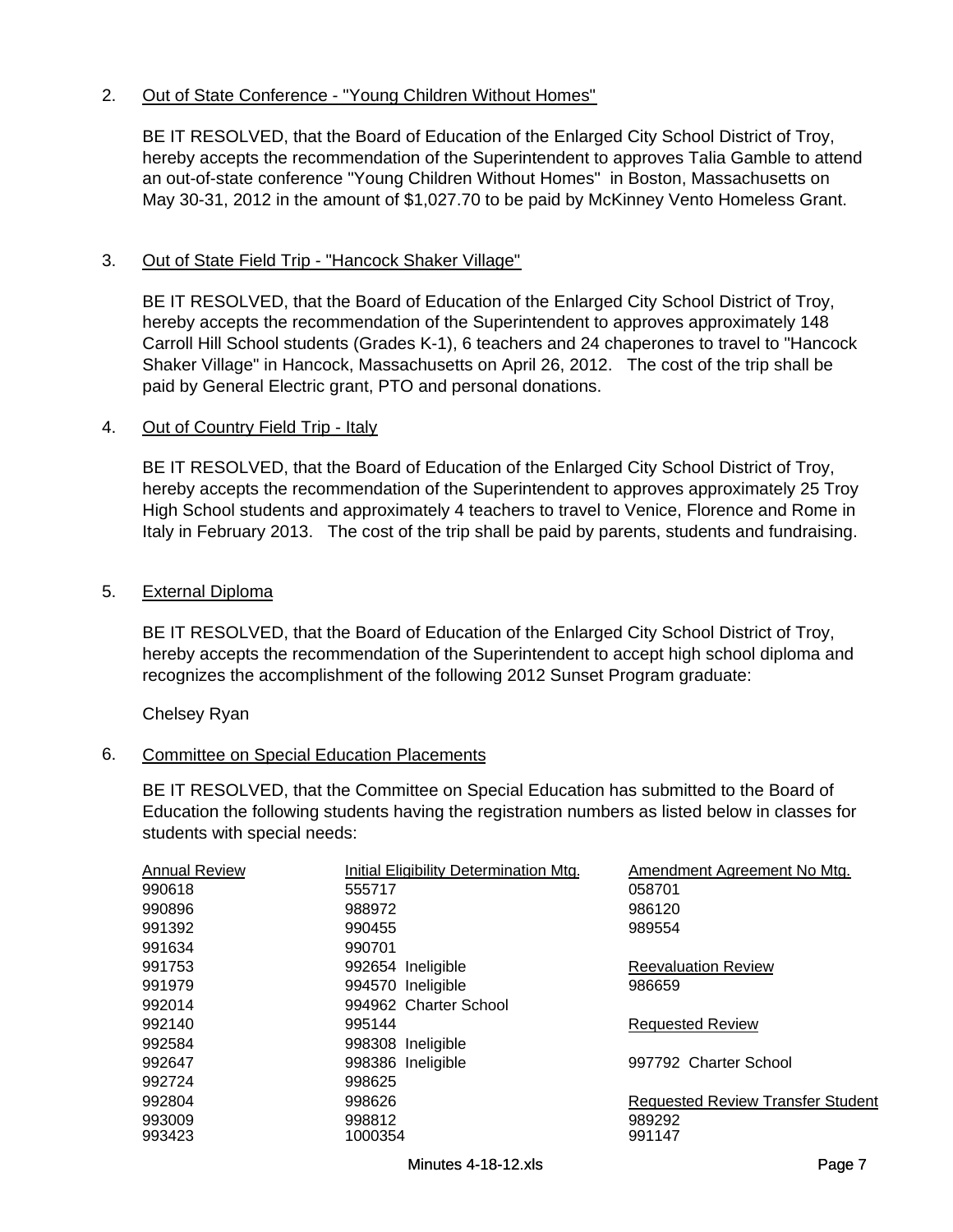| 993448                          | 1000535 Charter School               | 994260  |
|---------------------------------|--------------------------------------|---------|
| 993466                          | 1000801 Charter School               | 998055  |
| 993495                          | 1000926 Ineligible                   | 999634  |
| 993500                          |                                      | 1000874 |
| 993839                          | <b>Program Review</b>                | 1000886 |
| 993840                          | 613731                               | 1000902 |
| 993841                          | 987517                               | 1000907 |
| 993879                          | 988636                               | 1000908 |
| 993915                          | 990049                               | 1000909 |
| 994009                          | 991878                               | 1000911 |
| 994191                          | 992624                               | 1000923 |
| 994241                          | 992988                               | 1000954 |
| 994459                          | 994956                               | 1000964 |
| 994480                          | 995392                               |         |
| 994899                          | 997904                               |         |
| 994962<br><b>Charter School</b> | 998067                               |         |
| 995751                          | 1000679                              |         |
| 997726                          |                                      |         |
| 998042                          | <b>Reevaluation Transfer Student</b> |         |
| 998420                          | 992411                               |         |
| 998583                          | 992847                               |         |
| 998655                          | 994397                               |         |
| 998682                          | 995238                               |         |
| 998869                          | 1000579                              |         |
| 999400                          | 1000585                              |         |
| 999443                          | 1000738                              |         |
| 1000236                         | 1000769                              |         |
| 1000300                         | 1000943                              |         |
| 1000320                         | 1000973                              |         |
| 1000535 Charter School          | 1001044                              |         |
| 1000538                         |                                      |         |
| 1000561                         |                                      |         |
| 1000801 Charter School          |                                      |         |

## 7. Committee on Preschool Special Education Placements

BE IT RESOLVED, that the Committee on Special Education has submitted to the Board of Education the following preschool students having the registration numbers as listed below in classes for students with special needs:

|                    | Initial Eligibility Determination Meeting<br>Amendment Agreement No Meeting |                                   |  |
|--------------------|-----------------------------------------------------------------------------|-----------------------------------|--|
|                    |                                                                             |                                   |  |
| 998395             |                                                                             |                                   |  |
| 999365             | 1000893                                                                     |                                   |  |
| 999883             | 1000894                                                                     |                                   |  |
| 999884             |                                                                             | 1000919 Ineligible                |  |
| 999932             |                                                                             | 1000920 2011-2012                 |  |
| 999941             |                                                                             | 1000920 2012-2013                 |  |
| 999959             |                                                                             | 1000921 Ineligible                |  |
| 1000310            |                                                                             | 1000937 Ineligible                |  |
| 1000401            |                                                                             | 1000939 2011-2012                 |  |
| 1000432 Ineligible |                                                                             | 1000939 2012-2013                 |  |
| 1000730            | 1000959                                                                     |                                   |  |
| 1000754 2011-2012  |                                                                             | 1000968 2011-2012                 |  |
|                    |                                                                             | 998314 Eligibility Not Determined |  |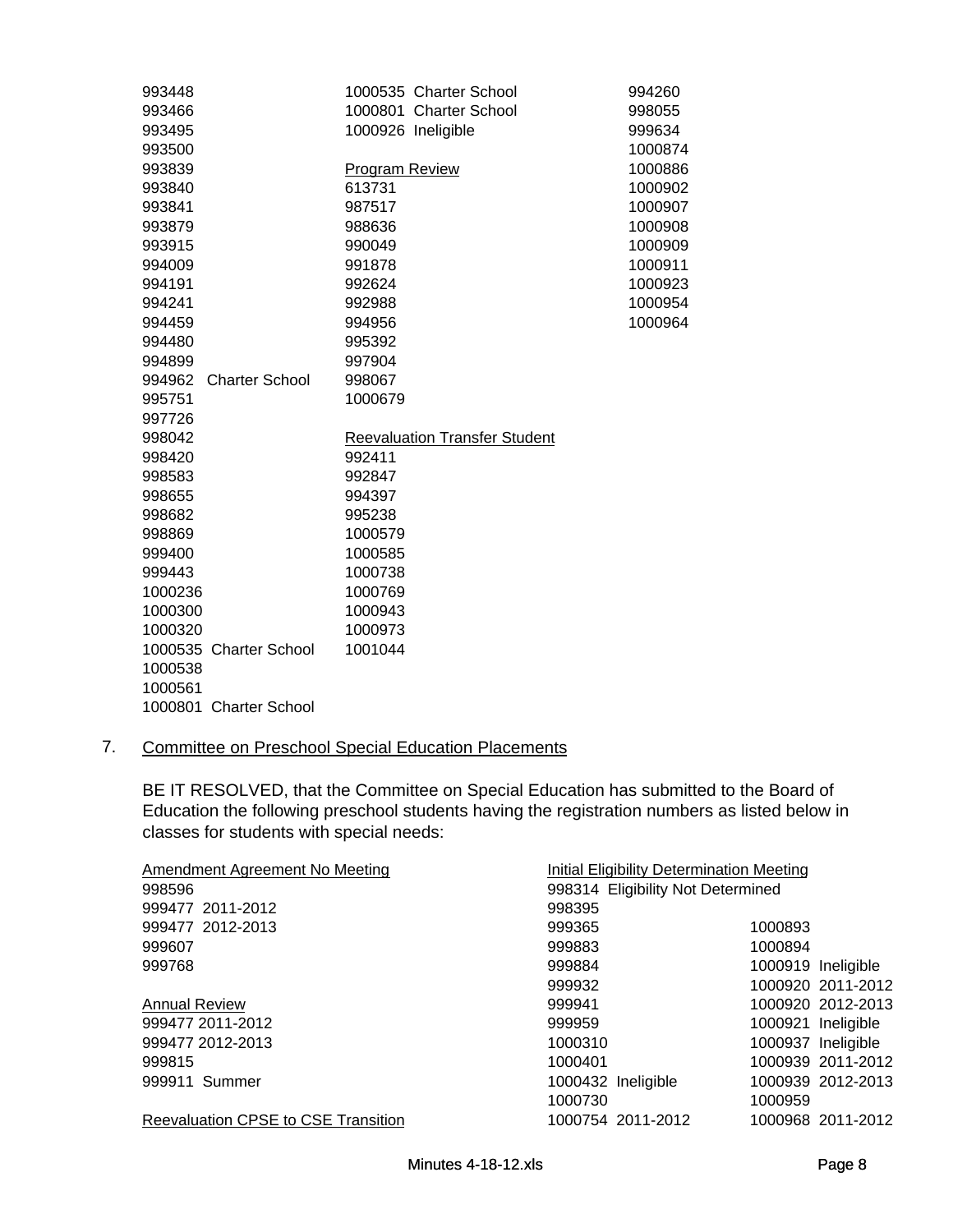| 999814 Summer                        | 1000968 2012-2013<br>1000754 2012-2013 |
|--------------------------------------|----------------------------------------|
|                                      | 1000812                                |
|                                      | 1000833 2011-2012                      |
| <b>Reevaluation Transfer Student</b> | 1000833 2012-2013                      |
| 998864                               | 1000837                                |
|                                      | 1000838 Ineligible                     |
|                                      | 1000839 Ineligible                     |
| <b>Requested Review</b>              | 1000851                                |
| 998611 Summer                        | 1000857                                |
| 999617                               | 1000871 2011-2012                      |
| 999638                               | 1000871 2012-2013 (Summer)             |
| 999777                               | 1000872 2011-2012                      |
| 1000059                              | 1000872 2012-2013                      |
| 1000301                              | 1000890 2011-2012                      |
| 1000748                              | 1000890 2012-2013                      |
| 1000788                              | 1000892 Ineligible                     |
|                                      |                                        |

## XIV. SUPERINTENDENT'S RECOMMENDATIONS - BUSINESS FINANCE (reviewed by M. O'Neill)

## **Mrs. Wager-Rounds made a motion for Consent Agenda to approve Items 1-8. Second: Ms. Marro-Giroux Carried: 9-0**

### 1. Mosaic Associates - Enhanced Acoustical Design Services (Capital Project) (Addendum II)

BE IT RESOLVED, that the Board of Education, upon the recommendation of the Superintendent, hereby approves the attached proposal from Mosaic Associates for enhanced acoustical design of classrooms and music classrooms as part of the re-construction of Doyle Middle School at an additional cost of \$17,260 to be paid from Capital Project funds.

### 2. Merit Plumbing - Final Payment (Capital Project) (Addendum III)

BE IT RESOLVED, that the Board of Education, upon the recommendation of the Superintendent, hereby approves final payment to Merit Plumbing & Heating in the amount of \$935.40 per P.O. 115741 to be paid from Capital Project funds.

### 3. Surplus Equipment

BE IT RESOLVED, that the Board of Education upon the recommendation of the Superintendent, declare as surplus and no longer necessary for educational use the maintenance and custodial equipment and the computer equipment removed from all of the buildings and are in need of extensive repair, can no longer be repaired because of condition and age or can no longer be upgraded to meet the new software requirements of today.

4. 2011-12 Health Services Rate (Addendum IV)

BE IT RESOLVED, that the Board of Education, upon the recommendation of the Superintendent, approve the following Health Services Rate for the students attending private and parochial schools \$626.22 per student.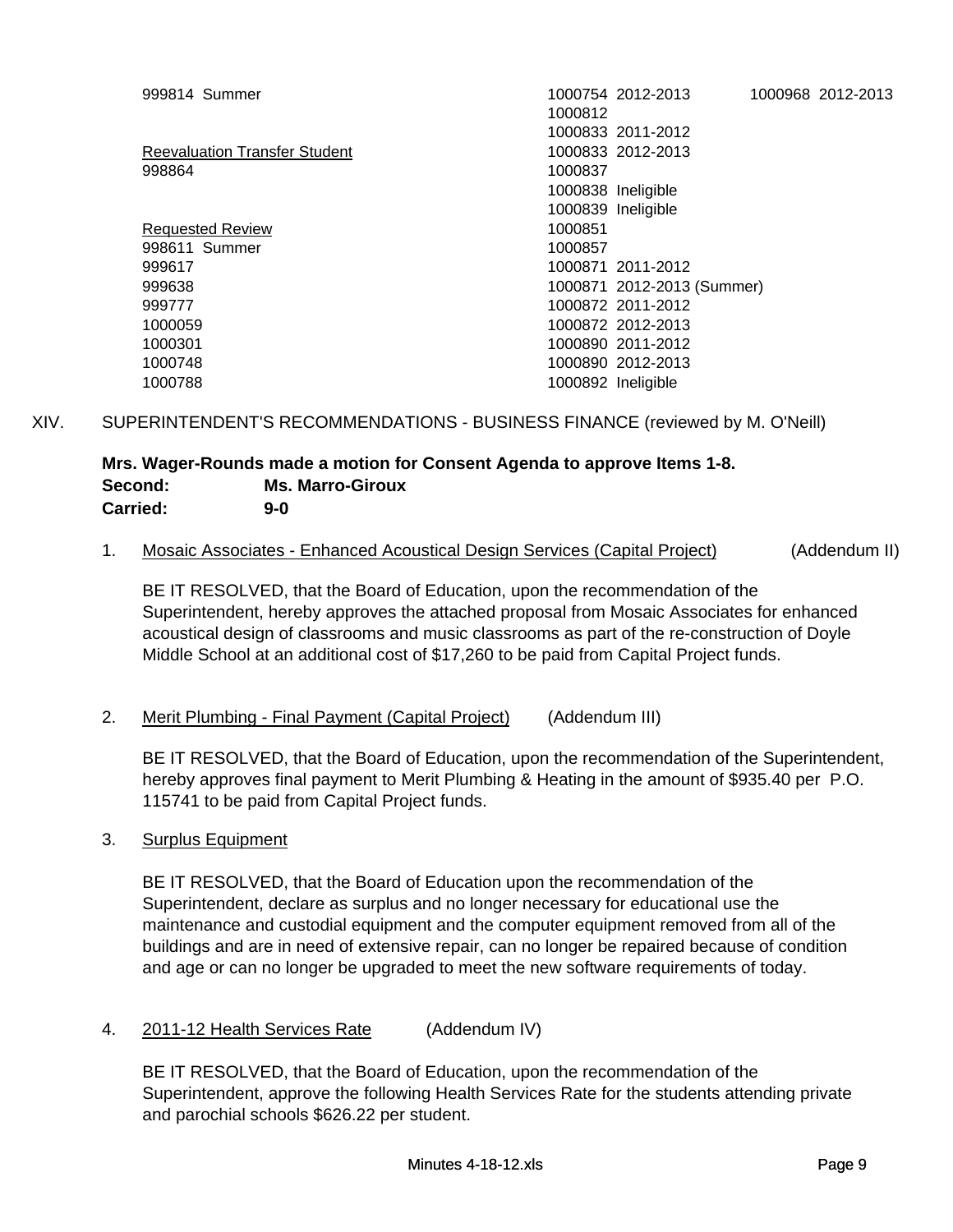#### 5. 2011-12 Health Service Contracts (reimbursement of services) (Addendum V)

BE IT RESOLVED, that the Board of Education, upon the recommendation of the Superintendent, approve the following Health Service Contracts to be billed for reimbursement for health services for non-district students who attend private and parochial schools within the Troy City School District.

| School                                         | # of Students |
|------------------------------------------------|---------------|
| <b>Albany Central School District</b>          | 4             |
| <b>Averill Park Central School District</b>    | 7             |
| <b>Berlin Central School District</b>          | 6             |
| <b>Bethlehem Central School District</b>       | 1             |
| <b>Brunswick Central School District</b>       | 5             |
| <b>Cobleskill School District</b>              | 2             |
| <b>Cohoes City School District</b>             | 4             |
| <b>East Greenbush Central School District</b>  | 4             |
| <b>Green Island Union Free School District</b> | 4             |
| Guilderland Central School District            | $\mathcal{P}$ |
| Lansingburgh School District                   | 70            |
| Mechanicville Central School District          | 2             |
| Menands Union Free School District             | 1             |
| North Colonie Central School District          | 3             |
| <b>Rensselaer City School District</b>         | 3             |
| Shenendehowa Central School District           | 5             |
| Waterford-Halfmoon Union Free School District  | 1             |
| <b>Watervliet City School District</b>         | 5             |
| Wynantskill Union Free School District         | 2             |
|                                                |               |

6. 2011-12 Health Service Contracts (payment of services) (Addendum VI)

BE IT RESOLVED, that the Board of Education, upon the recommendation of the Superintendent, approve the following Health Service Contracts for the Troy City School District students who attend private and parochial schools outside the District.

| School                                        | Payment     |
|-----------------------------------------------|-------------|
| <b>Averill Park Central School District</b>   | \$5,338.19  |
| <b>Bethlehem Central School District</b>      | \$3,288.00  |
| Lansingburgh Central School District          | \$56,640.00 |
| North Colonie Central School District         | \$28,282.26 |
| North Greenbush School District               | \$9,938.55  |
| <b>Rensselaer City School District</b>        | \$6,162.40  |
| Scotia-Glenville Central School District      | \$1,446.52  |
| South Colonie Central School District         | \$13,408.92 |
| <b>Wynantskill Union Free School District</b> | \$31,684.48 |

7. Financial Reports (February) (Addendum VII)

BE IT RESOLVED, that the Board of Education, upon the recommendation of the Superintendent, hereby approves the following financial reports: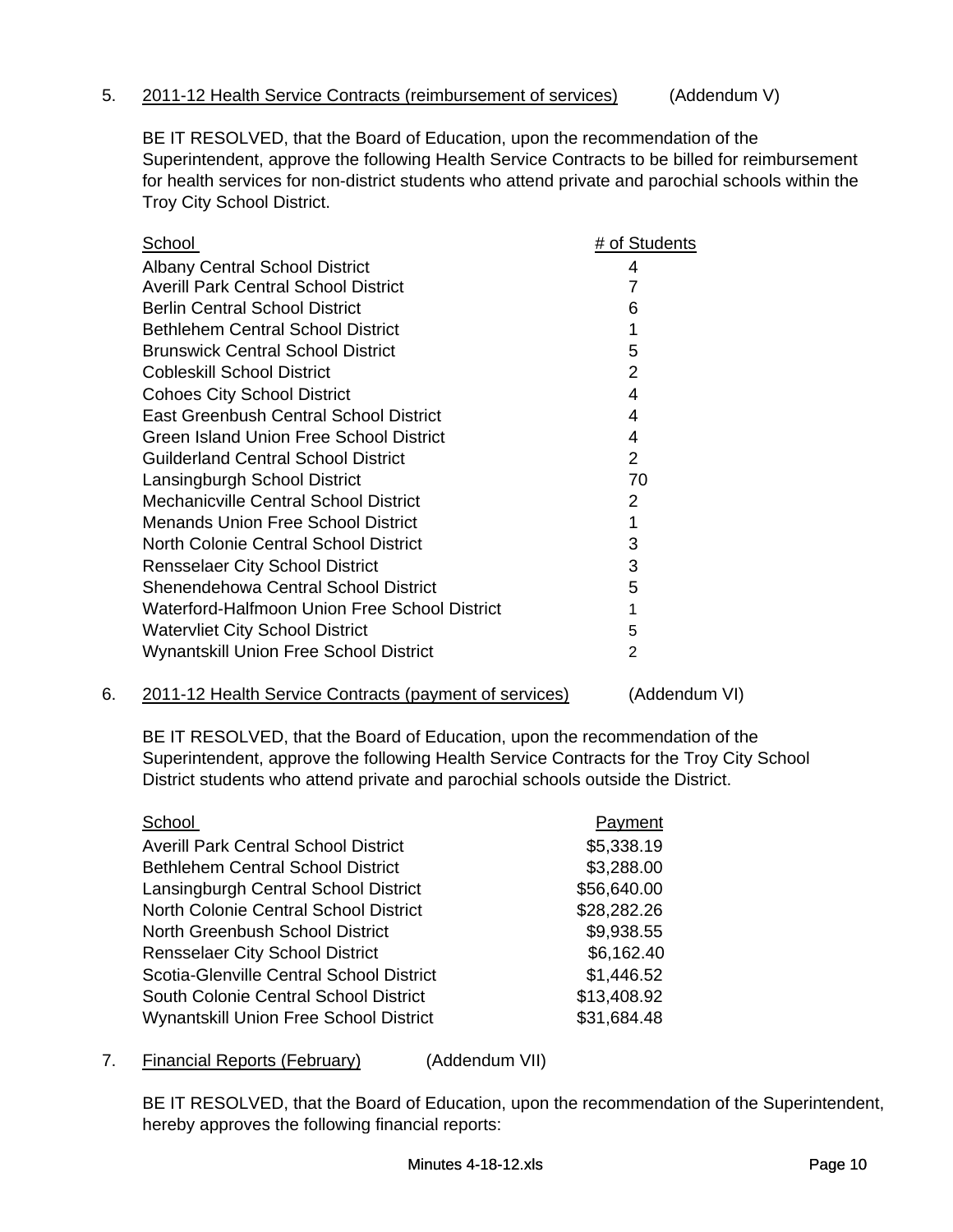- (a) Budget Transfers (February 2012)
- (b) Internal Claims Auditor Report (February 2012)
- (c) Treasurer's Report (February 2012)
- (d) Budget Status Reports (ending February 29, 2012)
- (e) Student Activity Fund (February 2012)

#### 8. Donations

BE IT RESOLVED, that the Board of Education, upon the recommendation of the Superintendent, hereby accepts the following donations:

| Donor                           | Purpose                               | Amount    |                                |
|---------------------------------|---------------------------------------|-----------|--------------------------------|
| Foundation for Engineering Educ | <b>THS - Model Bridge Competition</b> | \$200.00  |                                |
| <b>Hannaford Helps</b>          | THS - purchased services              | \$219.00  |                                |
| Kiwanis Club of Troy, NY        | CHS - Fawn Ridge Nursing Home         | \$55.00   |                                |
| Carroll Hill - PTO              | Hancock Shaker Village                | \$547.00  |                                |
| School 14 - Sabina DiNardo      | field trip - Grade 5                  | \$68.00   |                                |
| School 14 - PTA                 | field trip - Grade 3 Proctors         | \$164.00  |                                |
| School 16 PTA                   | Earth Day - transportation            | \$12.00   |                                |
| School 16 PTA                   | field trip - Earth Day                |           | \$300.00 (correct BOE 3/7/12)  |
| THS - Meghan Kuhn               | field trip - LTS Journeys             |           | \$1195.00 (correct BOE 3/7/12) |
| <b>THS - Daniel Hayes</b>       | field trip - Colonie Center           | \$55.00   |                                |
| <b>THS - Jessica Murray</b>     | field trip - Yankee Trails            | \$1200.00 |                                |

### **XV. BOARD RESOLUTIONS**

| THS - Jessica Murray  | field trip - Yankee Trails                                                               | \$1200.00 |
|-----------------------|------------------------------------------------------------------------------------------|-----------|
| <b>RD RESOLUTIONS</b> |                                                                                          |           |
|                       | Mrs. Wager-Rounds made a motion to approve Item 1.                                       |           |
| Second:               | <b>Ms. Marro-Giroux</b>                                                                  |           |
| <b>Discussion:</b>    | Mrs. Harvin said Dr. Howard is doing a good job.                                         |           |
| <b>Carried:</b>       | $9 - 0$                                                                                  |           |
|                       | Re-Appointment of Interim Superintendent                                                 |           |
|                       | BE IT RESOLVED, that the Board of Education of the Enlarged City School District of Troy |           |

#### 1. Re-Appointment of Interim Superintendent

hereby re-appoints Dr. Brian Howard as Interim Superintendent of Schools for a term of one year, effective July 1, 2012, said appointment subject to the approval of the Commissioner of Education of Dr. Howard's application for a waiver pursuant to Retirement and Social Security Law § 211, and upon the terms and conditions of a written agreement to be entered into between the parties upon the granting of the waiver.

#### **Mrs. Wager-Rounds made a motion to approve Item 2.**

| <b>Discussion:</b> | Mr. Schofield thanked Ms. Mary O'Neill and the Citizens Advisory |  |
|--------------------|------------------------------------------------------------------|--|
|                    | Committee. It is a good budget and he hopes it will pass.        |  |
| Second:            | <b>Ms. Marro-Giroux</b>                                          |  |
| <b>Carried:</b>    | 9-0                                                              |  |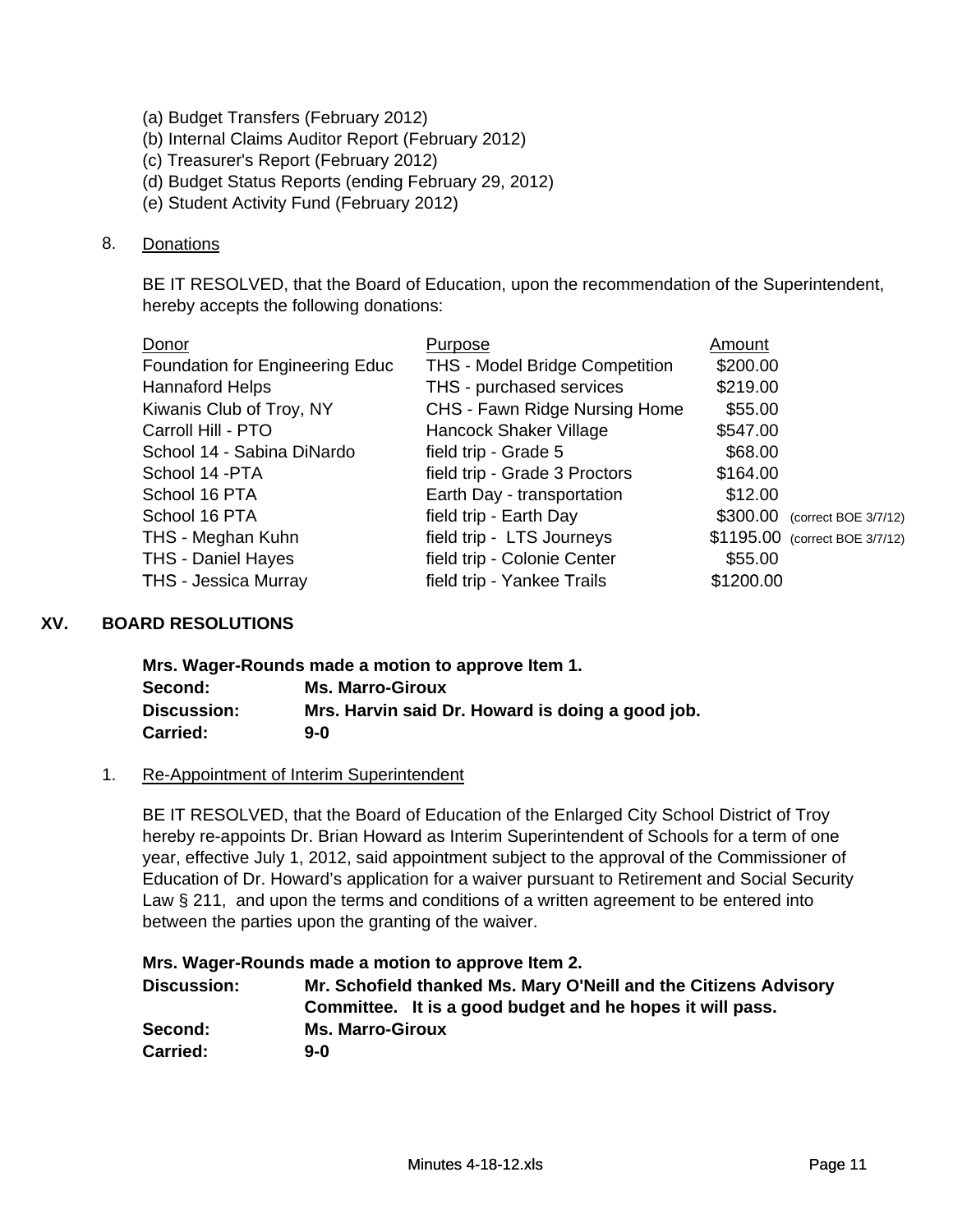## 2. Adopt 2012-13 Budget

BE IT RESOLVED, that the statement of expenditures of the Enlarged City School District of Troy, New York for the 2012-13 school year showing a proposed budget of *\$93,153,261*  is hereby adopted; and

BE IT FURTHER RESOLVED that the budget proposition to be out before voters on May 15, 2012 shall read as follows:

RESOLVED, that the proposed budget of expenditures of the Enlarged City School District of Troy, New York for the 2012-13 school year in the amount of *\$93,153,261* and for the purposes shown in the statement of estimated expenditures adopted by the Board of Education be and the same hereby is approved and the amount thereof shall be raised by a levy of a tax upon the taxable property of the school district, after first deducting the monies available from state aid and other sources as provided by the law.

**Mrs. Wager-Rounds made a motion for Consent Agenda to approve Items 3-5. Second: Ms. Marro-Giroux Carried: 9-0**

### 3. Appointment of Election Inspectors

BE IT RESOLVED, that the Board of Education, upon the recommendation of the District Clerk, hereby approves the following individuals as Election Inspectors for the May 15, 2012 Annual School Board Election and Budget Vote to be paid \$10 for attendance at Orientation Meeting and \$100 for inspector services on May 15, 2012.

| <b>Cindy Bassett</b>  |
|-----------------------|
| Cathy Bateman         |
| Rose Bateman          |
| <b>Richard Boland</b> |
| <b>Rosemary Burns</b> |
| Pat Cunningham        |
| Barbara Epps          |
| Sandy Delamater       |
| Julia Demura          |
| <b>Mary Glover</b>    |
|                       |

Ruth Goerold Larry Novak James Grimes Mary Parella Matt Grimes Nancy Rich **Sandy Krogh Mary Smulsky** Caroline Martin **In Tarabara Caroline Martin** Jeff Simonds Pat Minehan **Cindy Treece** Terry Murphy **Eric Waite** 

Joan Kennedy **Alice Santandera** Louise Liberty Theresa Simonds

### 4. CSEA Settlement/Consent Award

RESOLVED, that the Board of Education approves the terms of a proposed amendment to the CSEA Settlement Agreement/Consent Award with respect to a grievance relating to work hours, American Arbitration Association Case No. 15 390 00278 11, and hereby authorizes the President of the Board of Education to execute the amendment to the Settlement Agreement/Consent Award on behalf of the Board of Education.